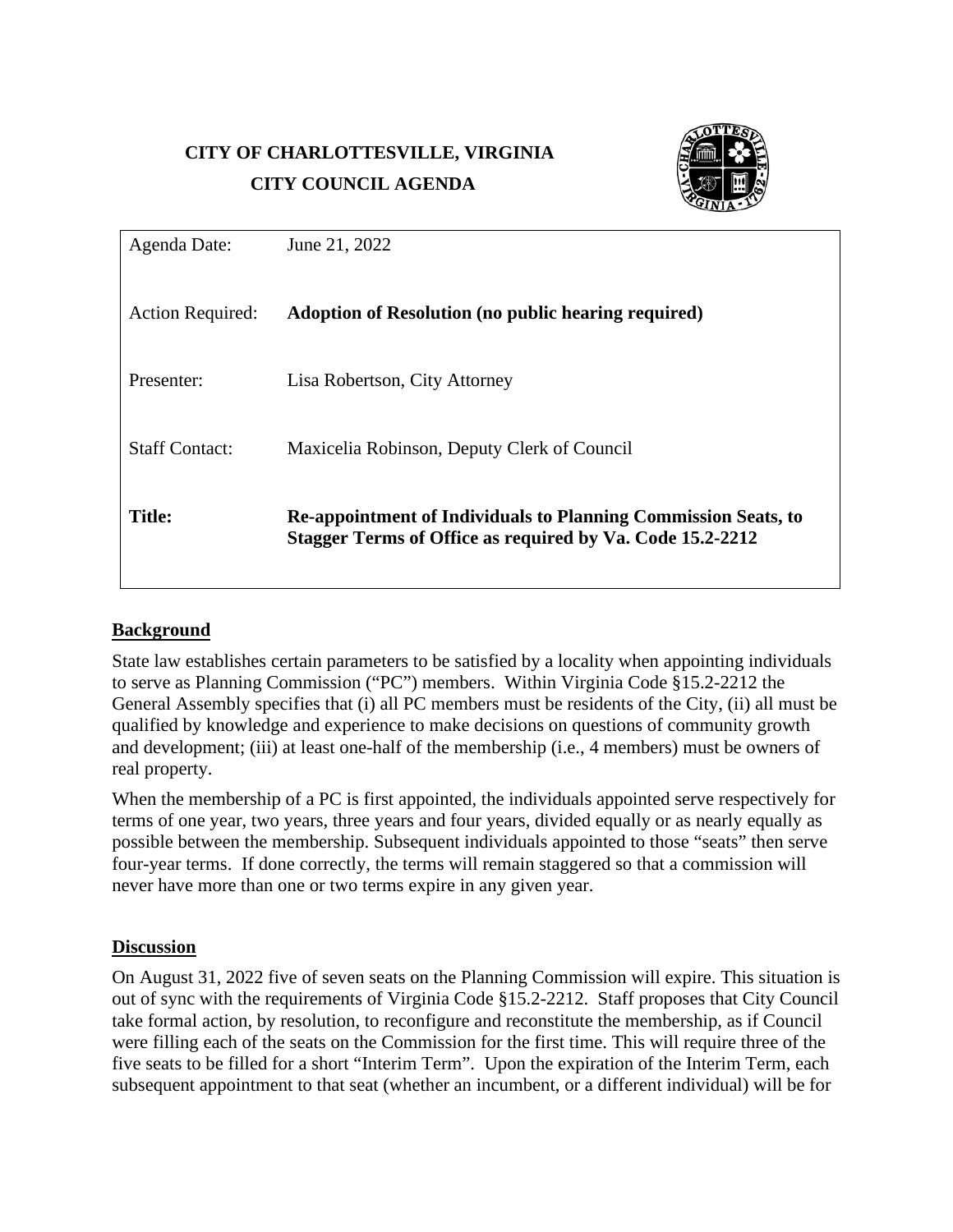a term of four years, which will always expire on August 31, regardless of the date on which an appointee's term commences.

**Budgetary Impact**: none

**City Manager Recommendation**: The City Manager recommends approval.

Attachment<sup>(1):</sup> Proposed Resolution

*Suggested motion: "I move the RESOLUTION reconstituting the Charlottesville Planning Commission and appointing or reappointing its members for staggered terms"*